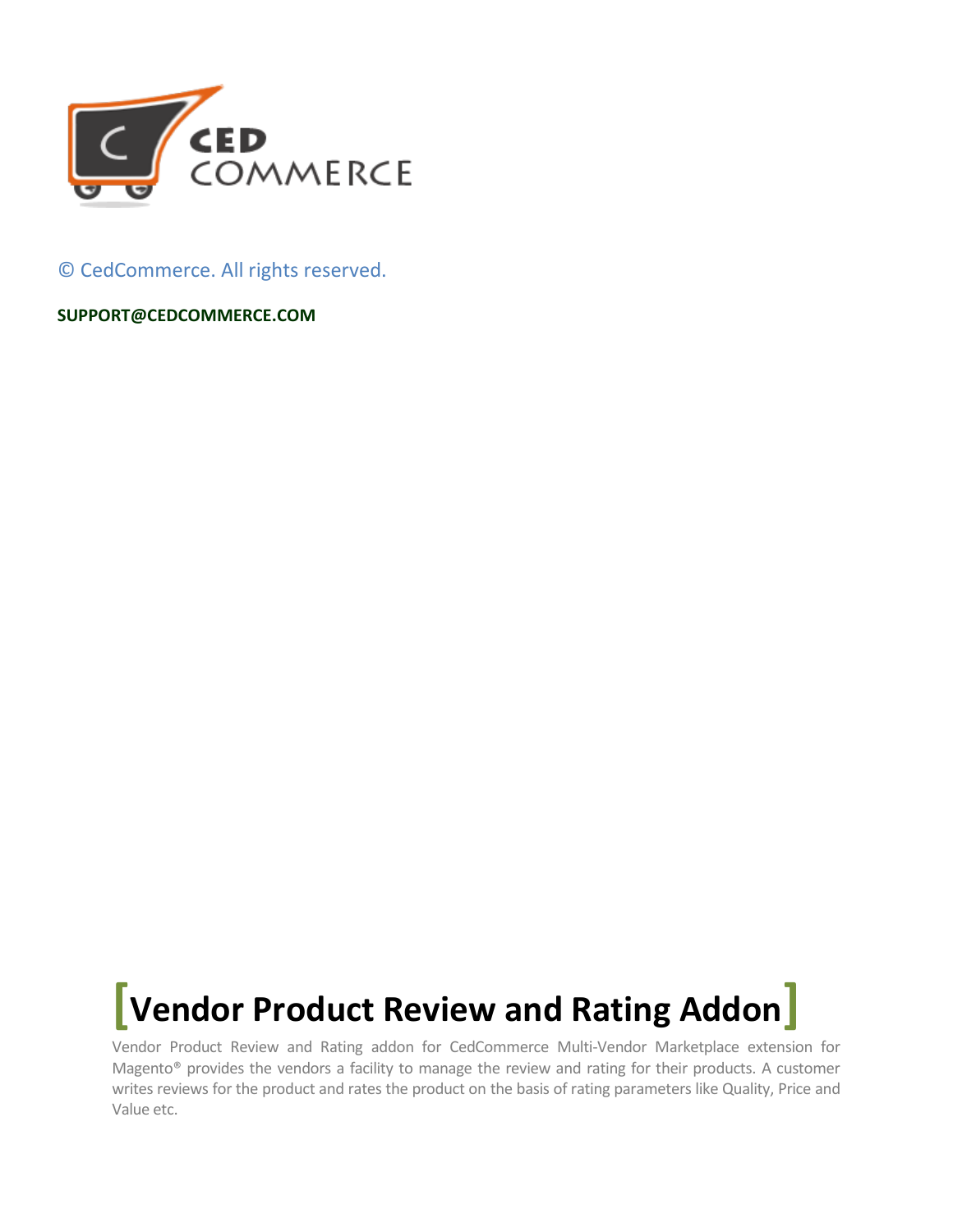

# **Vendor Product Review and Rating**

## **User Manual**

*Version* **- 1.0**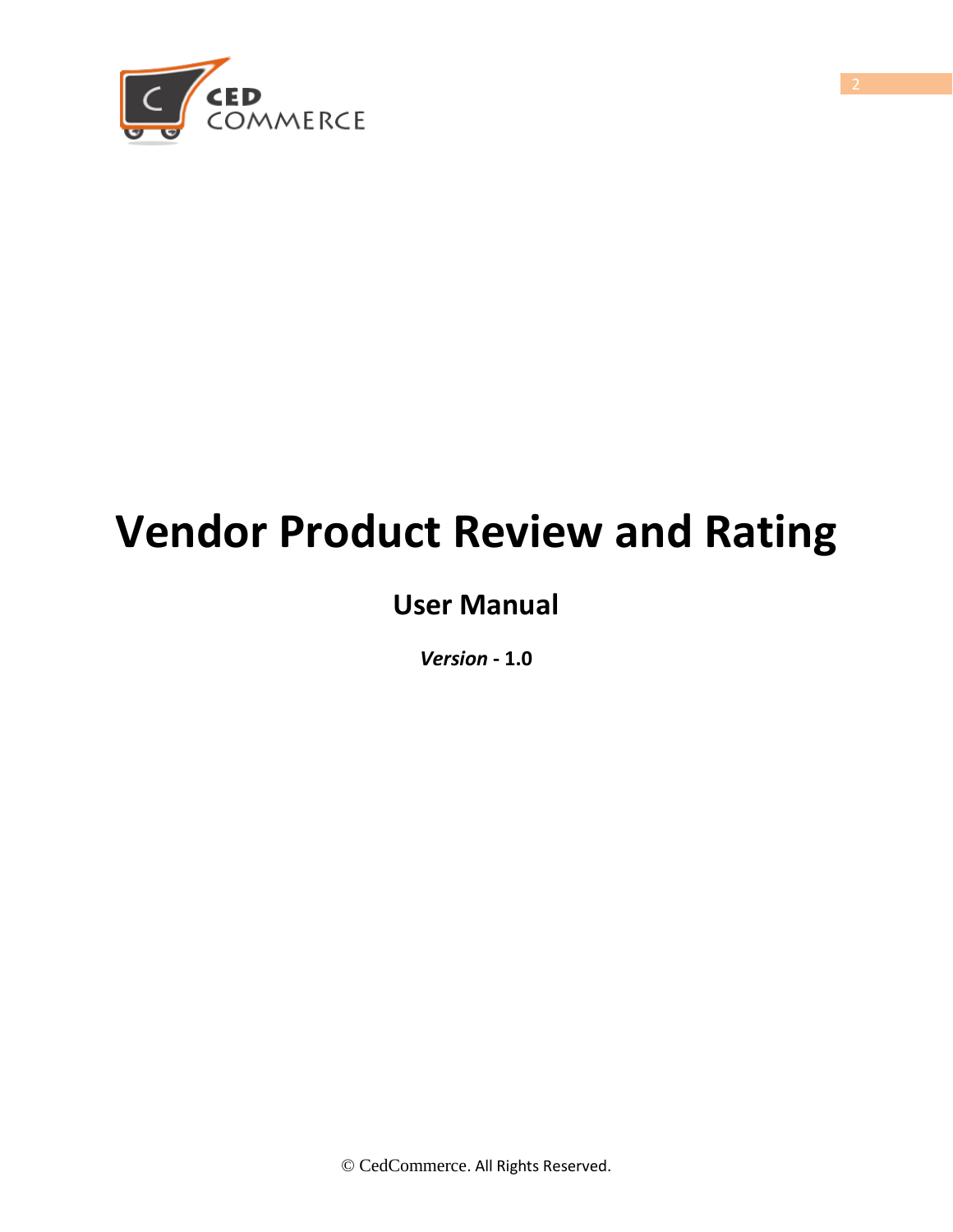

### **Contents**

| II.                          |  |  |
|------------------------------|--|--|
| $\blacksquare$ i.            |  |  |
| $\overline{\phantom{a}}$ ii. |  |  |
| Ш.                           |  |  |
| $\blacksquare$ i.            |  |  |
| $\overline{\mathbf{u}}$ .    |  |  |
| IV.                          |  |  |
| $\blacksquare$ i.            |  |  |
| V.                           |  |  |
|                              |  |  |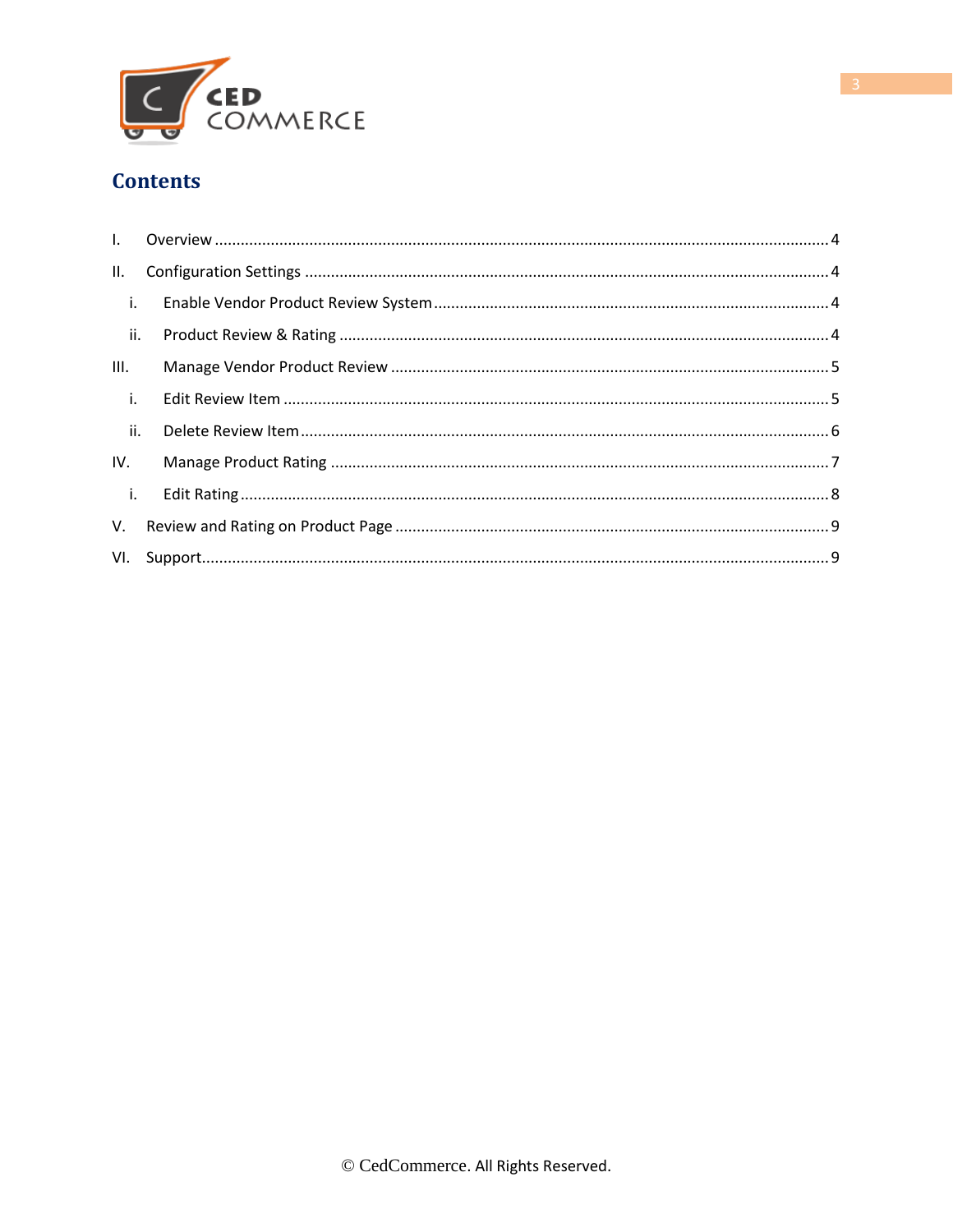

## <span id="page-3-0"></span>**Overview**

Vendor Product Review and Rating addon for CedCommerce Multi-Vendor Marketplace provides the vendors a facility to manage the reviews and ratings written for their products by the customer on the basis of several parameters such as quality, price, value, etc.

Left navigation section in the vendor panel includes a sub-menu "Product Review and Rating" to perform the related tasks.

Since this is an addon therefore, CedCommerce Multi-Vendor Marketplace has to be installed before installing Vendor Product Review and Rating otherwise, this addon won't function properly.

## <span id="page-3-1"></span>**Configuration Settings**

The configuration settings can be opened from **CsMarketplace > Vendor Configuration > General tab**.

#### **i. Enable Vendor Product Review System**

When set to Yes, Vendor Product Review and Rating addon will be enabled which means that this addon will be shown at frontend. If set to No, it will not be shown at frontend.

| <b>Enable Vendor Product Review</b> | Yes | WEBSITEI |
|-------------------------------------|-----|----------|
| System                              |     |          |
|                                     |     |          |

### **ii. Product Review & Rating**

This section on the Vendor panel has two options: -

- a) Manage Review
- b) Manage Rating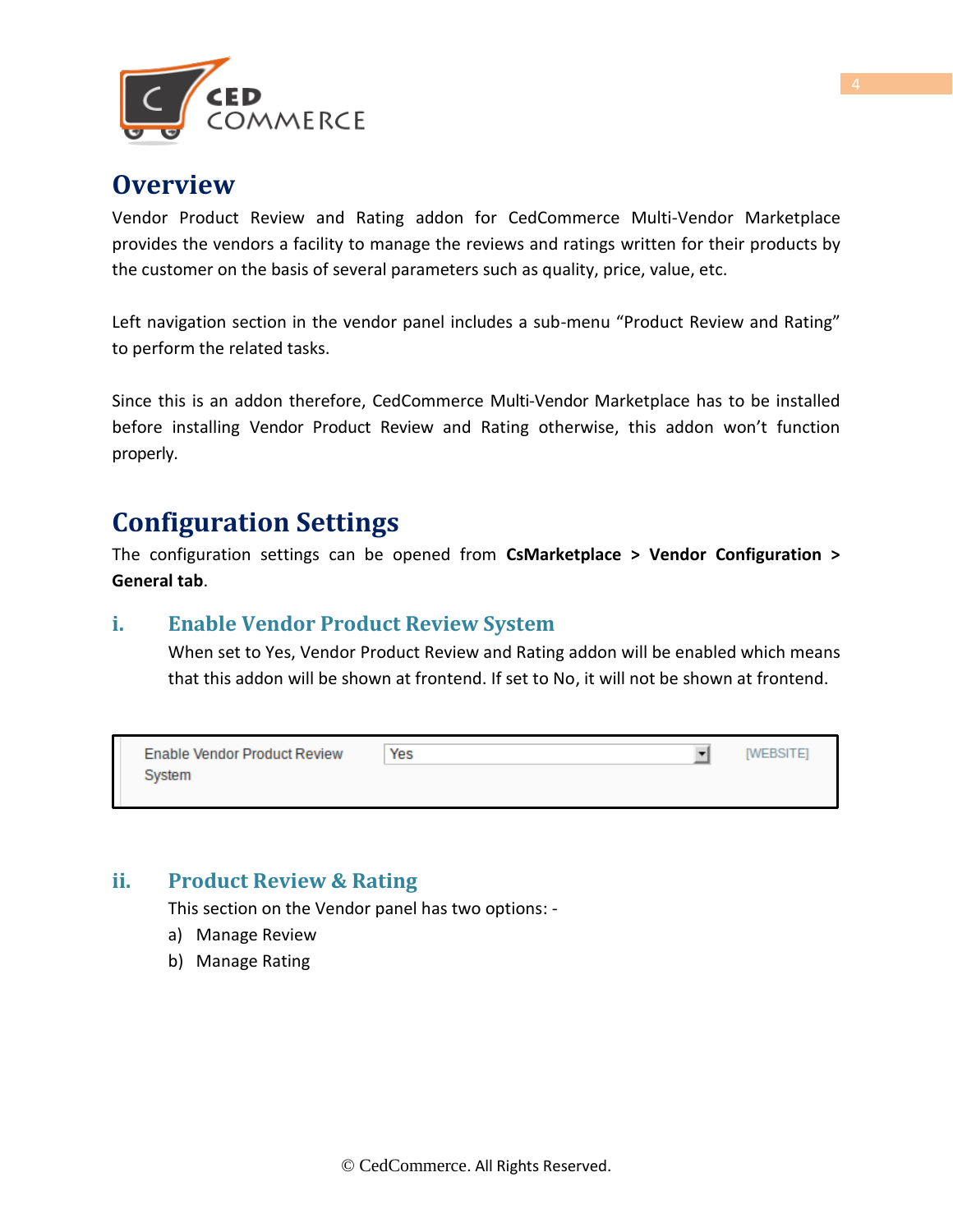



## **Manage Vendor Product Review**

This section will display the grid having details of all the product reviews that have been added from frontend. The reviews that will be approved by the admin or vendor will only be visible at frontend on the product view page of that particular product. The grid is filterable and can be filtered on the basis of Id, Created On, Status, Title, Nickname, Review, Visible in, Type, Product Name and Description.

To open this page, **Vendor Panel > Vendor Product Review and Rating > Manage Review** has to be selected.

#### **i. Edit Review Item**

The Review Item can be edited by directly by clicking on the "Edit link" under the Action column for the Review Item that is to be edited to open the "Edit Review Item" page. The details to be edited can be entered here and the status of the review can also be changed from here. After editing all the details, "Save Review Item" button should be clicked to save the review item.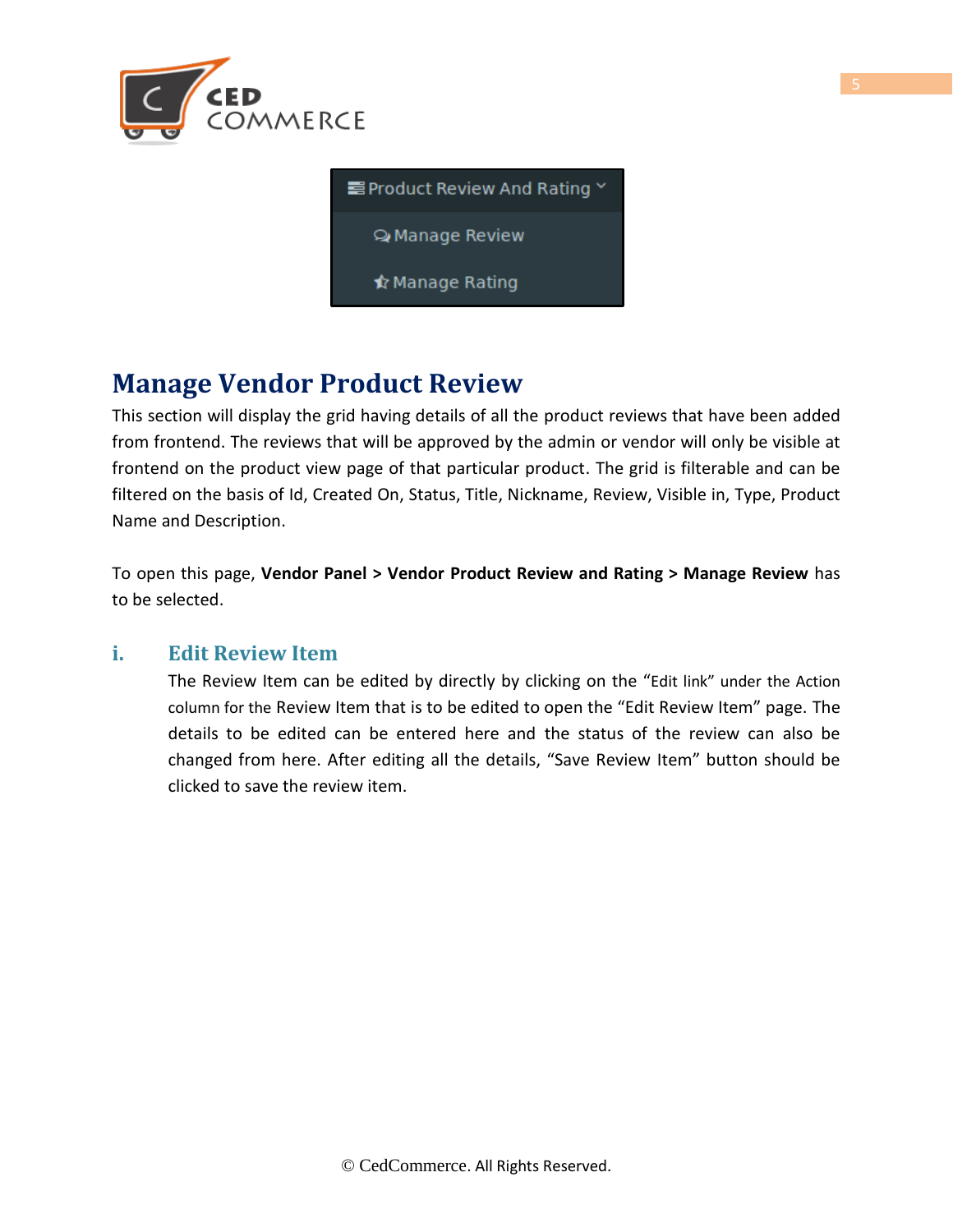

| <b>Manage Product Review</b> |                                                                                                                                                            |                                  |                          |                      |                       |                                                                   |                                                                                 |                    |                      |                    |               |
|------------------------------|------------------------------------------------------------------------------------------------------------------------------------------------------------|----------------------------------|--------------------------|----------------------|-----------------------|-------------------------------------------------------------------|---------------------------------------------------------------------------------|--------------------|----------------------|--------------------|---------------|
|                              | Page Go to Previous page 1 Go to Previous page of 1 pages   View 20 $\rightarrow$ per page   Total 4 records found<br><b>Reset Filter</b><br><b>Search</b> |                                  |                          |                      |                       |                                                                   |                                                                                 |                    |                      |                    |               |
| selected                     | <b>Actions</b><br>Select All   Unselect All   Select Visible   Unselect Visible 0 items<br>$\mathbf{r}$<br><b>Submit</b>                                   |                                  |                          |                      |                       |                                                                   |                                                                                 |                    |                      |                    |               |
|                              | ID                                                                                                                                                         | <b>Created On</b>                | <b>Status</b>            | <b>Title</b>         | <b>Nickname</b>       | <b>Review</b>                                                     | <b>Visible In</b>                                                               | <b>Type</b>        | <b>Product Name</b>  | <b>Product SKU</b> | <b>Action</b> |
| Any<br>$\vert \cdot \vert$   |                                                                                                                                                            | From⊠<br>To: $\Xi$               | $\overline{\phantom{a}}$ |                      |                       |                                                                   |                                                                                 |                    |                      |                    |               |
|                              | 3                                                                                                                                                          | Aug 4, 2016 2:38:11<br><b>PM</b> | Pending                  | nice product Mike    |                       | this is a<br>nice<br>product.<br>Satisfied<br>with the<br>qula    | Main Website<br>Main<br>Website<br><b>Store</b><br>Default<br><b>Store View</b> | Customer test prod |                      | 1211 Edit          |               |
|                              | 4                                                                                                                                                          | Aug 4, 2016 7:23:34<br><b>PM</b> | Pending                  | good product limmy   |                       | this is a<br>good<br>product<br>but<br>product<br>quality<br>coul | Main Website<br>Main<br>Website<br>Store<br>Default<br><b>Store View</b>        |                    | Customer John simple | sns2 Edit          |               |
|                              | 5                                                                                                                                                          | Aug 8, 2016<br>10:09:45 AM       | Pending                  | Loved the<br>product | <b>Shane Michelle</b> | <b>Best</b><br>product in<br>this price<br>range.<br>Lougel the   | Main Website<br>Main<br>Website<br><b>Store</b><br>Default                      | Customer test prod |                      | 1211 Edit          |               |

#### **ii. Delete Review Item**

To delete a review, click on the edit link under action column in "Manage Review Grid" and then click on the delete button.

Multiple reviews can be deleted using the mass action. To delete multiple reviews, check the review and select delete from actions drop down and click submit.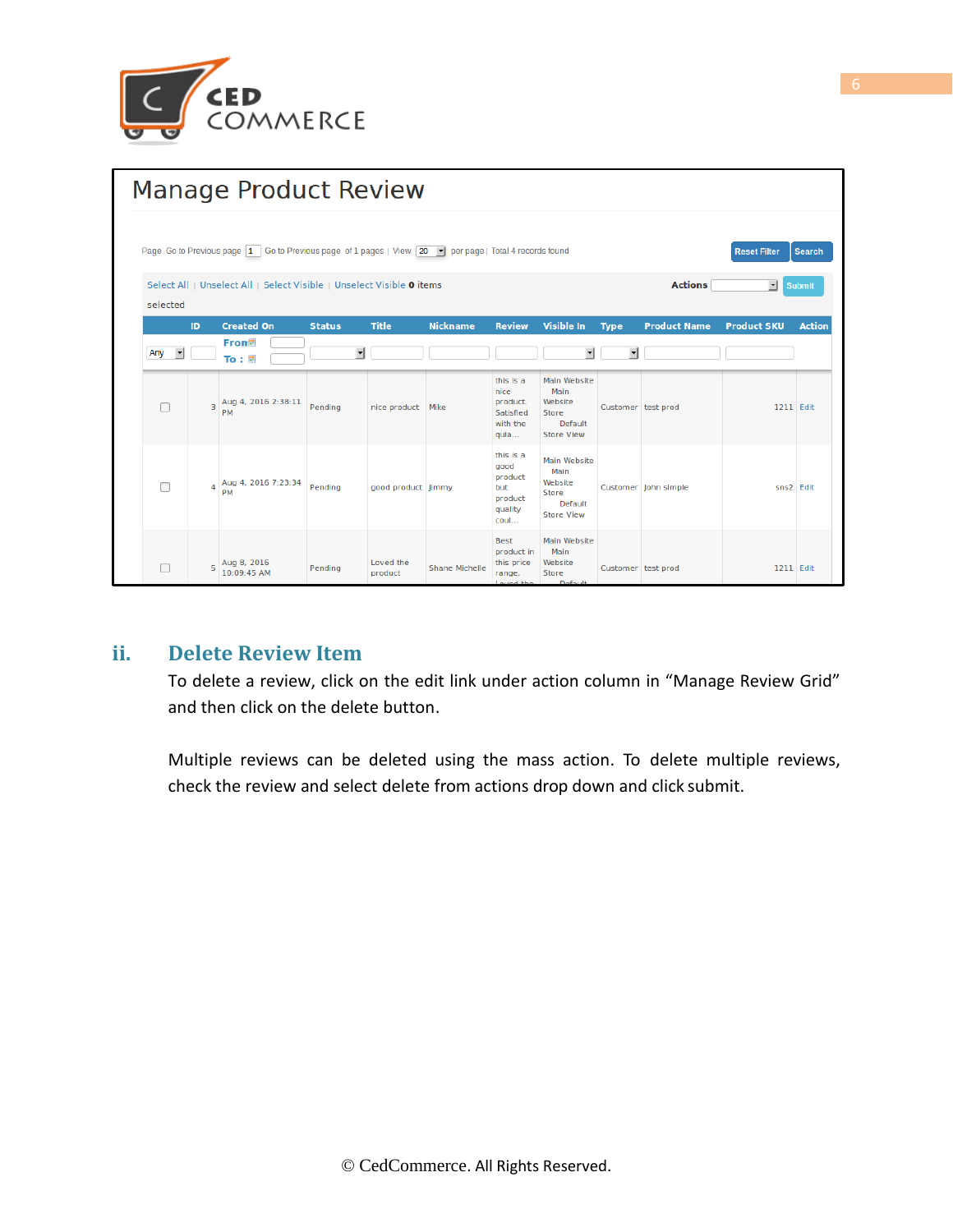

| <b>EDIT REVIEW NICE PRODUCT</b>          |                                                                                                                                                                           | <b>BACK</b><br><b>SAVE</b><br><b>DELETE</b> |
|------------------------------------------|---------------------------------------------------------------------------------------------------------------------------------------------------------------------------|---------------------------------------------|
| <b>Product</b>                           | test prod                                                                                                                                                                 |                                             |
| <b>Posted By</b>                         | p<br>$\overline{a}$                                                                                                                                                       | n@email.com                                 |
| <b>Summary Rating</b>                    | 青青青宝宝                                                                                                                                                                     |                                             |
| <b>Detailed Rating*</b>                  | 1 star2 stars3 stars4 stars5 stars<br><b>Quality</b><br>$\circ$<br>$\bigcirc$<br>$_{\odot}$<br>0<br><b>Price</b> $\bigcirc$<br>$\circ$<br>$\bullet$<br>$\circ$<br>$\circ$ |                                             |
| <b>Status</b>                            | $\overline{\phantom{0}}$<br>Pending                                                                                                                                       |                                             |
| Nick Name*                               | Mike                                                                                                                                                                      |                                             |
| <b>Summary Of Review*</b>                | nice product                                                                                                                                                              |                                             |
| <b>Review</b>                            | this is a nice product. Satisfied with the qulaity                                                                                                                        |                                             |
|                                          |                                                                                                                                                                           |                                             |
| © 2015 CedCommerce. All Rights Reserved. |                                                                                                                                                                           | Version 0.1.29                              |

| <b>Manage Product Review</b> |              |                |                                                                                                        |                               |                    |                 |                                                                   |                                                                          |                               |                       |                         |               |
|------------------------------|--------------|----------------|--------------------------------------------------------------------------------------------------------|-------------------------------|--------------------|-----------------|-------------------------------------------------------------------|--------------------------------------------------------------------------|-------------------------------|-----------------------|-------------------------|---------------|
|                              |              |                | Page Go to Previous page 1 Go to Previous page of 1 pages   View 20 - per page   Total 4 records found |                               |                    |                 |                                                                   |                                                                          |                               |                       | <b>Reset Filter</b>     | <b>Search</b> |
| selected                     |              |                | Select All   Unselect All   Select Visible   Unselect Visible 2 items                                  |                               |                    |                 |                                                                   |                                                                          |                               | <b>Actions</b> Delete | $\overline{\mathbf{r}}$ | <b>Submit</b> |
| Any                          | $\mathbf{r}$ | ID             | <b>Created On</b><br>From<br>To: $E$                                                                   | <b>Status</b><br>$\mathbf{r}$ | <b>Title</b>       | <b>Nickname</b> | <b>Review</b>                                                     | <b>Visible In</b><br>$\mathbf{r}$                                        | <b>Type</b><br>$\blacksquare$ | <b>Product Name</b>   | <b>Product SKU</b>      | <b>Action</b> |
| $\Xi$                        |              | 3              | Aug 4, 2016 2:38:11<br>PM                                                                              | Pending                       | nice product       | Mike            | this is a<br>nice<br>product.<br>Satisfied<br>with the<br>quia    | Main Website<br>Main<br>Website<br>Store<br>Default<br><b>Store View</b> | Customer test prod            |                       | 1211 Edit               |               |
| 国                            |              | $\overline{a}$ | Aug 4, 2016 7:23:34<br>PM                                                                              | Pending                       | good product Jimmy |                 | this is a<br>good<br>product<br>but<br>product<br>quality<br>coul | Main Website<br>Main<br>Website<br>Store<br>Default<br><b>Store View</b> |                               | Customer John simple  | sns2 Edit               |               |

## **Manage Product Rating**

This section will display the rating items that have been added by the admin from admin panel. The rating items being added will be visible in the "Manage Rating Items" grid. This grid is also a filterable grid and can be filtered on the basis of Id, Rating Label and Sort Order.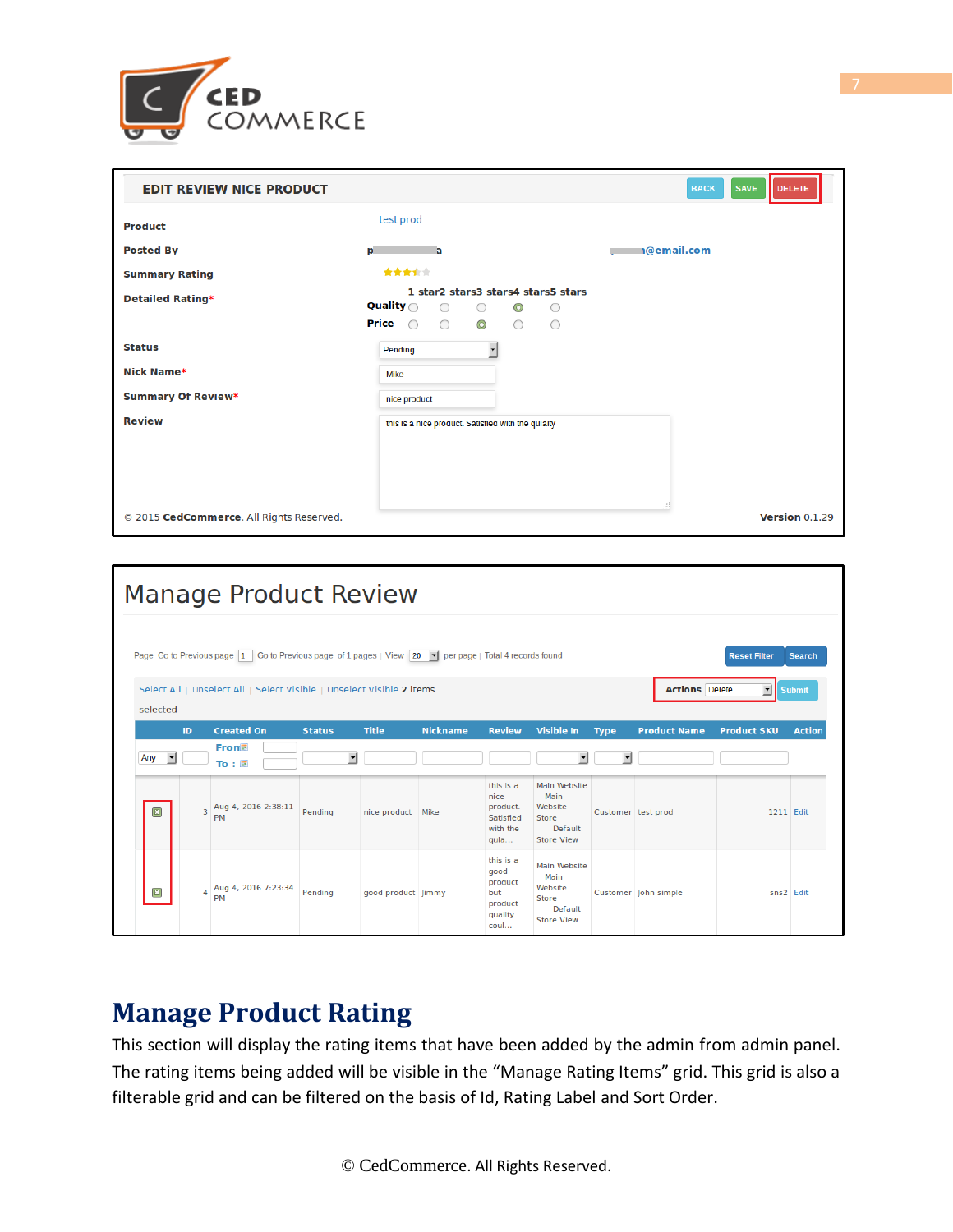

To open this page, **Vendor Panel > Product Review and Rating > Manage Rating** option has to be selected.

#### **Manage Product Rating** Reset Filter Page ◀ 1 ▶ of 1 pages | View 20 ▼ per page | Total 2 records found Search ID. **Rating Name** Sort Order **Action** 1 Quality  $\overline{0}$ Edit 3 Price  $\overline{0}$ Edit Version 0.1.29 © 2015 CedCommerce. All Rights Reserved.

#### **i. Edit Rating**

To edit the rating item, "Edit" link under the "Action" column in the "Manage Rating Items" grid can be clicked. The "Edit Rating Item" page will appear. Here vendor can decide which ratings to be displayed when a customer is rating his products.

#### **i. Default Value**

The name of the rating item is displayed here. This field is read only and vendor cannot edit it.

#### **ii. Visible In**

Under this field all the websites & stores are listed and vendor can decide the stores in which rating is to be displayed. Only allowed rating items are displayed when a customer is rating the product of vendor.

| <b>EDIT RATING QUALITY</b>               |                                                                                                            | <b>SAVE</b><br><b>BACK</b> |
|------------------------------------------|------------------------------------------------------------------------------------------------------------|----------------------------|
| <b>Default Value</b><br>Visible In       | <b>Quality</b><br><b>Main Website</b><br><b>Main Website Store</b><br><b>Default Store View</b><br>store 2 |                            |
| © 2015 CedCommerce. All Rights Reserved. |                                                                                                            | Version 0.1.29             |